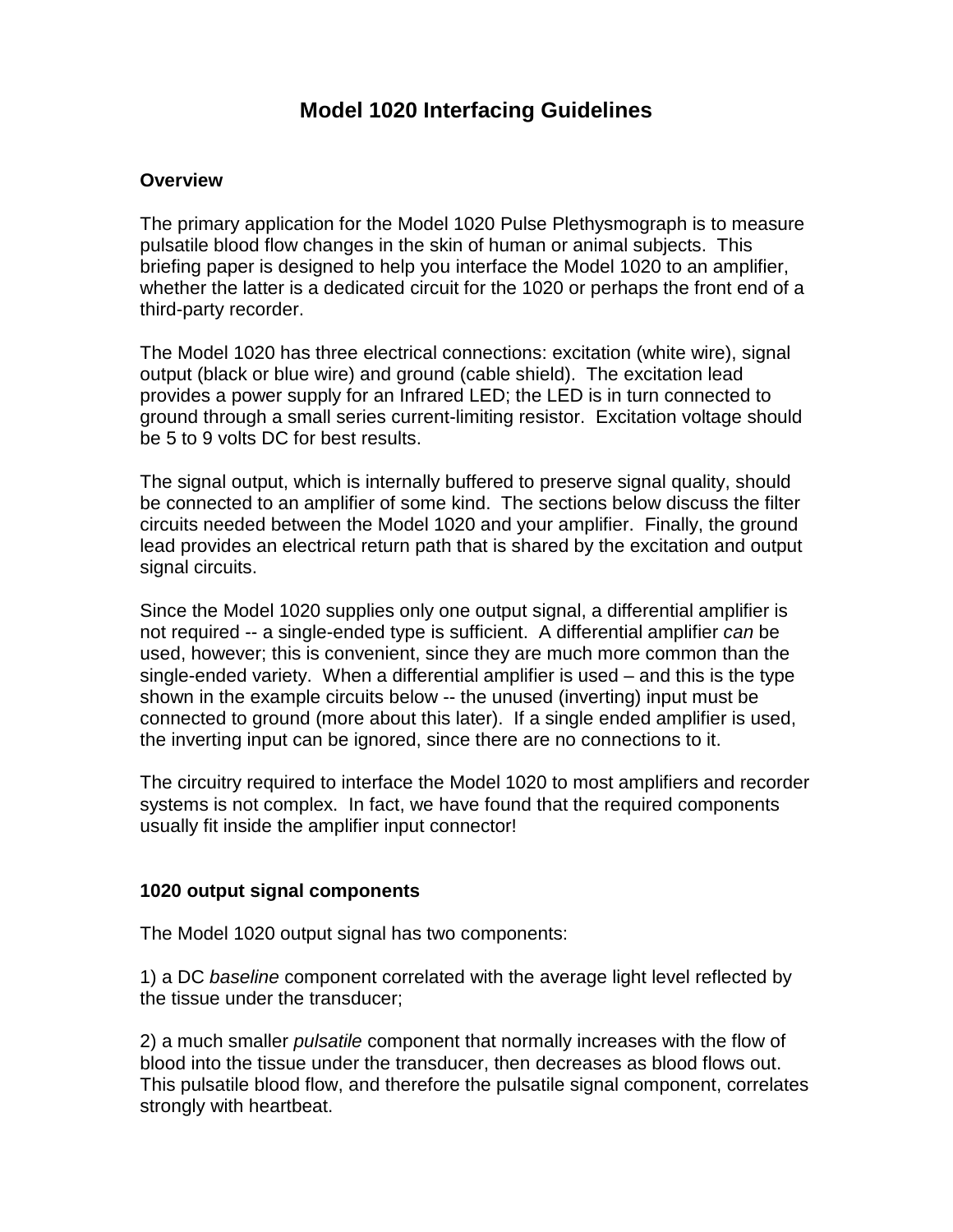Just how you interface the Model 1020 to your downstream equipment depends entirely on which component, pulsatile or average, you wish to detect.

## **Pulsatile configuration**

Capacitive coupling between the Model 1020 signal output and your amplifier or recorder will block the DC baseline component and allow to pass just the pulsatile signal. The 1020 is most often be interfaced in this manner.

To implement this approach, first connect a capacitor between the 1020 output and the amplifier input (Figure 1). Second, add a resistor between the amplifier input and ground -- this ensures that the signal is properly referenced. These added components constitute a *high-pass filter;* the values must be chosen carefully so that the pulsatile signal is not blocked along with the baseline component.

In the example circuit below, in which a 1 uF capacitor and a 1 megohm resistor are used, the roll-off frequency is 0.16 Hz. That is, below 0.16 Hz, the output signal will be reduced progressively, or "roll off," as frequency decreases. The 0.16 Hz roll-off value is low enough for most applications. However, a higher value can be used if 0.16 Hz results in too much baseline "wandering."

You can use the following formula to derive the proper capacitor (C) and resistor (R) values for a given roll-off frequency, f:

$$
f = 1 / 2\pi RC,
$$

where f is in Hertz, C is in microfarads (uF) and R is in megohms.



Figure 1 -- 1020 Interface for Pulse Sensing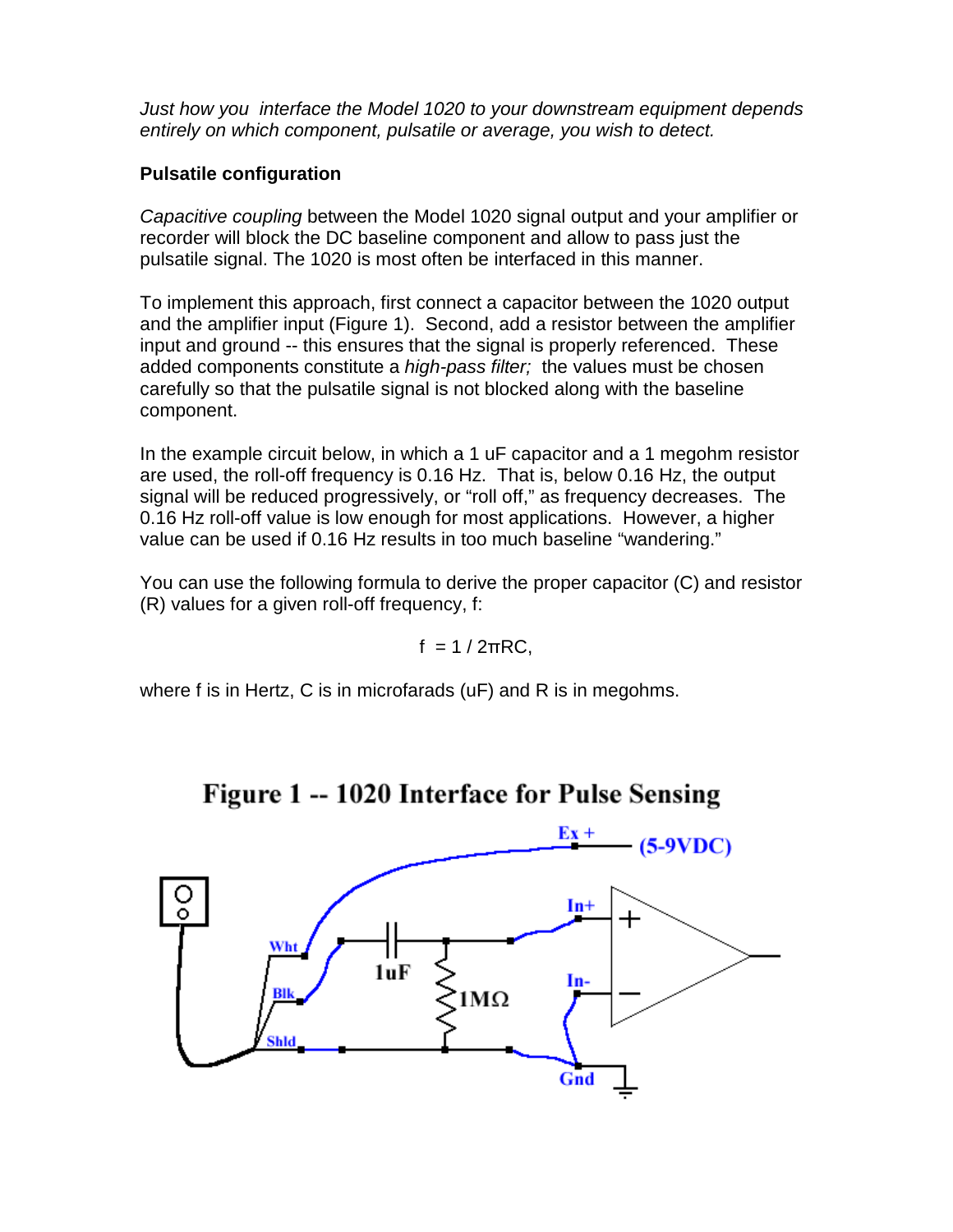The Model 1020 typically outputs a 20-50 millivolt peak-to-peak signal for human subjects. If your amplifier gain is about 100, you will then have a final output of 2 to 5 volts. This is usually sufficient to drive any downstream instrument. (In fact, you may need to adjust the gain down for some applications – a quick web search on "non-inverting operational amplifier" will show you how to do this with just an adjustment in one or two resistor values.)

The sample data below was recorded from the finger of an adult male using our standard Model 1020 and the capacitor-coupled interface just described. The UFI Model SRS2000 performed the signal conditioning and data recording.



### **Average reflection configuration**

In rare cases -- to monitor blushing, for example -- average reflected light might be the Model 1020 output component of interest. Here, a low-pass filter is required to remove the higher-frequency pulsatile signal (Figure 2). For this filter, just swap the positions of the capacitor and resistor in the previous circuit.



Just in case you're curious, you can think of this circuit as a pipe (R) for which the flow rate (electrical current) is set by the resistor value and the water pressure (voltage at the black wire and resistor junction). The pipe empties into a broad tank (C) for which the capacity is set by the capacitor value. The voltage across the capacitor -- and so the amplifier input voltage -- corresponds to water level in the tank.